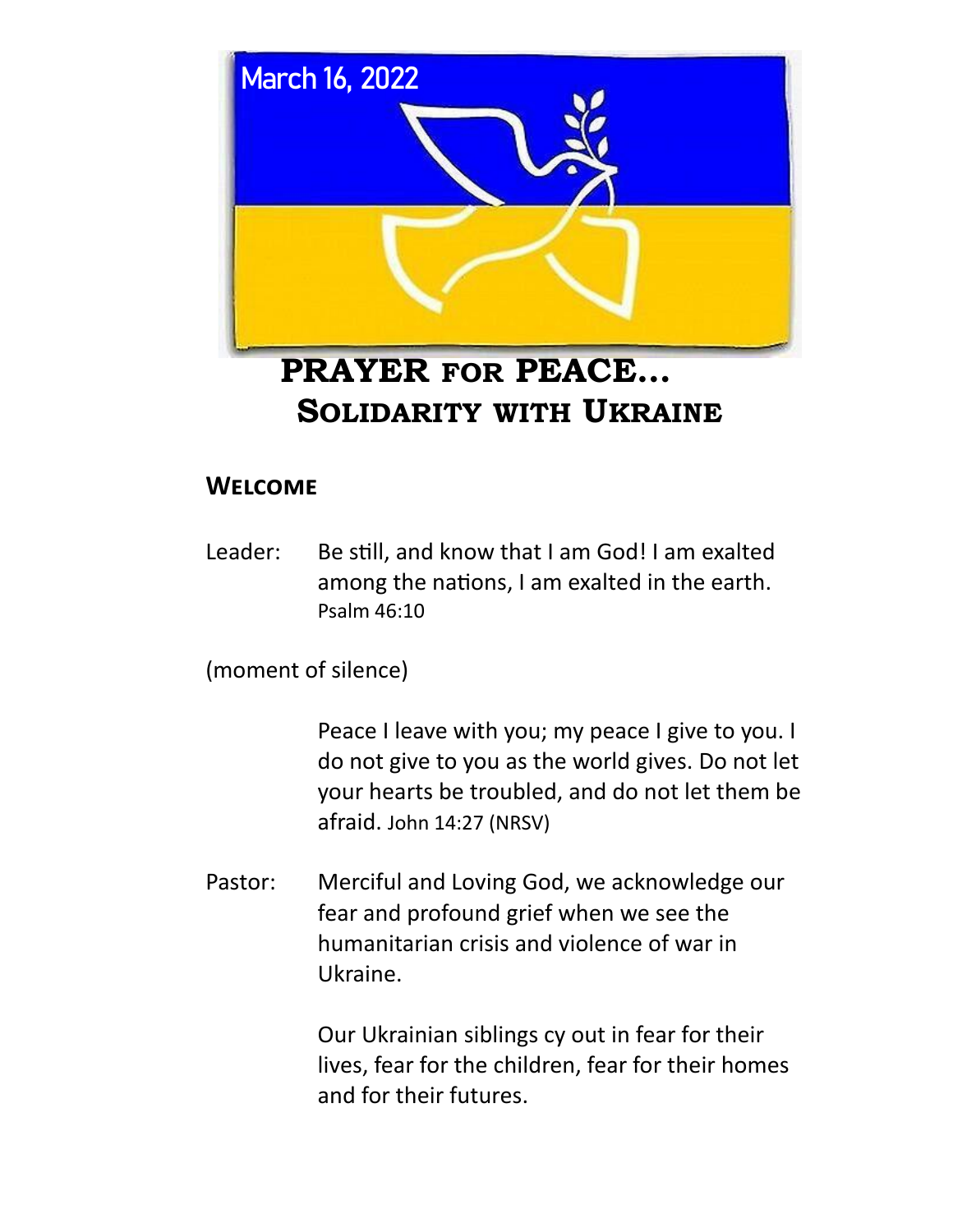Open us to be present and empathetic to their plight so that we might stand in solidarity with them and united in our opposition to the evil of tyranny and injustice.

 We call upon you God to direct us toward the path of peace, recognizing the greatest power to overcome fear and despair rests in the power of your love through the Cross of Jesus Christ.

**All: Amen.**

#### *Let There Be Peace on Earth*

Let there be peace on earth And let it begin with me Let There Be Peace on Earth The peace that was meant to be

With God as our Father Brothers all are we Let me walk with my brother In perfect harmony.

Let peace begin with me Let this be the moment now. With ev'ry step I take Let this be my solemn vow

To take each moment and live Each moment in peace eternally Let there be peace on earth And let it begin with me

#### **Prayer of St. Francis**

**All: Lord, make us instruments of your peace. Where there is hatred, let us sow love;**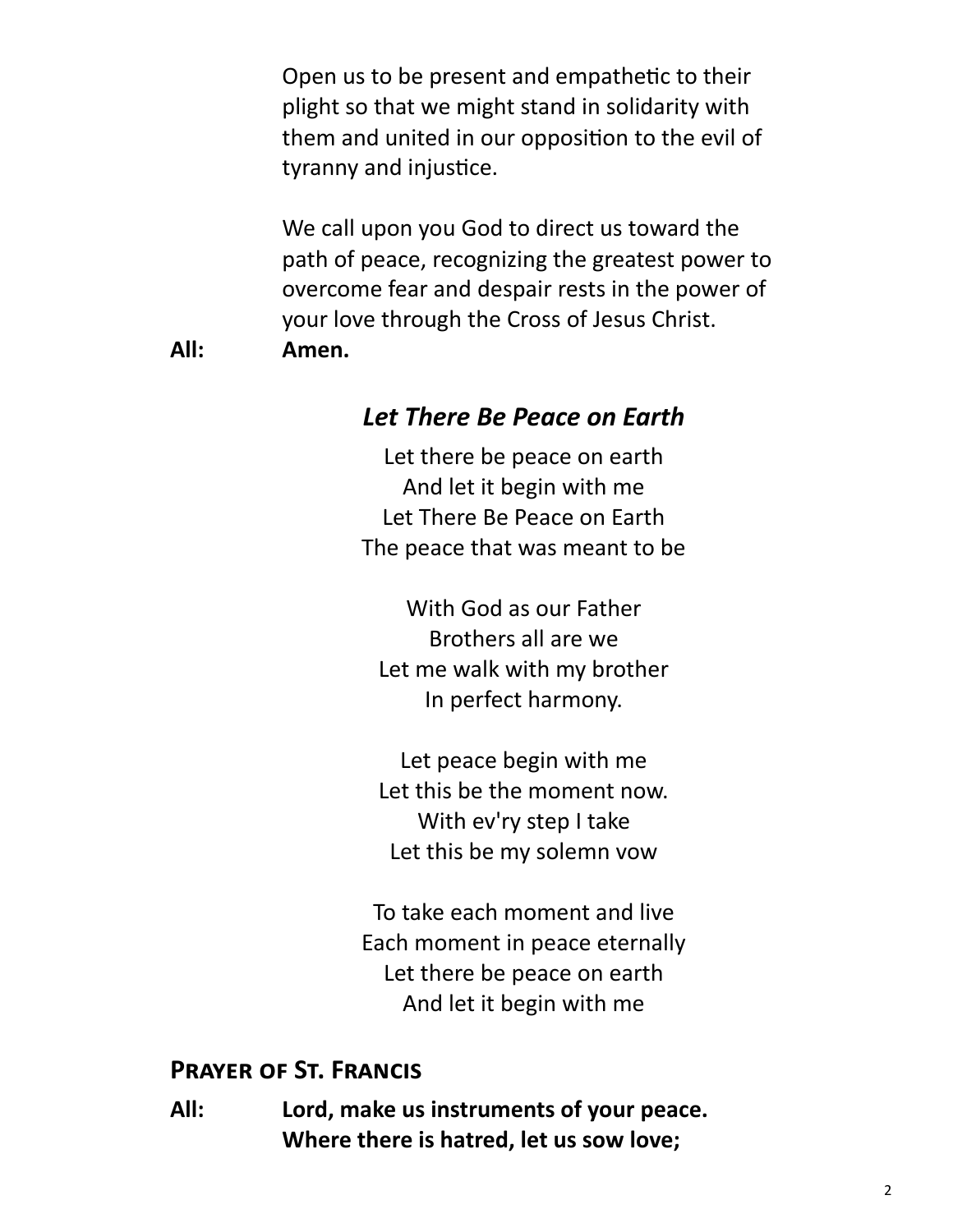**Where there is injury, pardon; Where there is discord, union; Where there is doubt, faith; Where there is despair, hope; Where there is darkness, light; Where there is sadness, joy.** 

**Grant that we may not so much seek to be consoled as to console; to be understood as to understand; to be loved as to love. For it is in giving that we receive; it is in pardoning that we are pardoned; and it is in dying that we are born to eternal life. Amen.**

- Leader: Come let us go to the mountain of the LORD, that we may walk the path of the Most High.
- **All: That we may beat our swords into ploughshares, and our spears into pruning hooks.**
- Leader: We gather today in remembrance of all those killed or harmed by gun violence in and whose homes and livelihood has been lost in Ukraine.

(time of silence)

Leader: We are a world at war with ourselves, a people who have forgotten who we are.

(time of silence)

- **All: We gather today to remember that we are each a child of God. We gather to claim our belonging to each other and our commitment to living the way of God's peace.** Leader: Come let us go to the mountain of the LORD, that we may
	- walk the path of the Most High.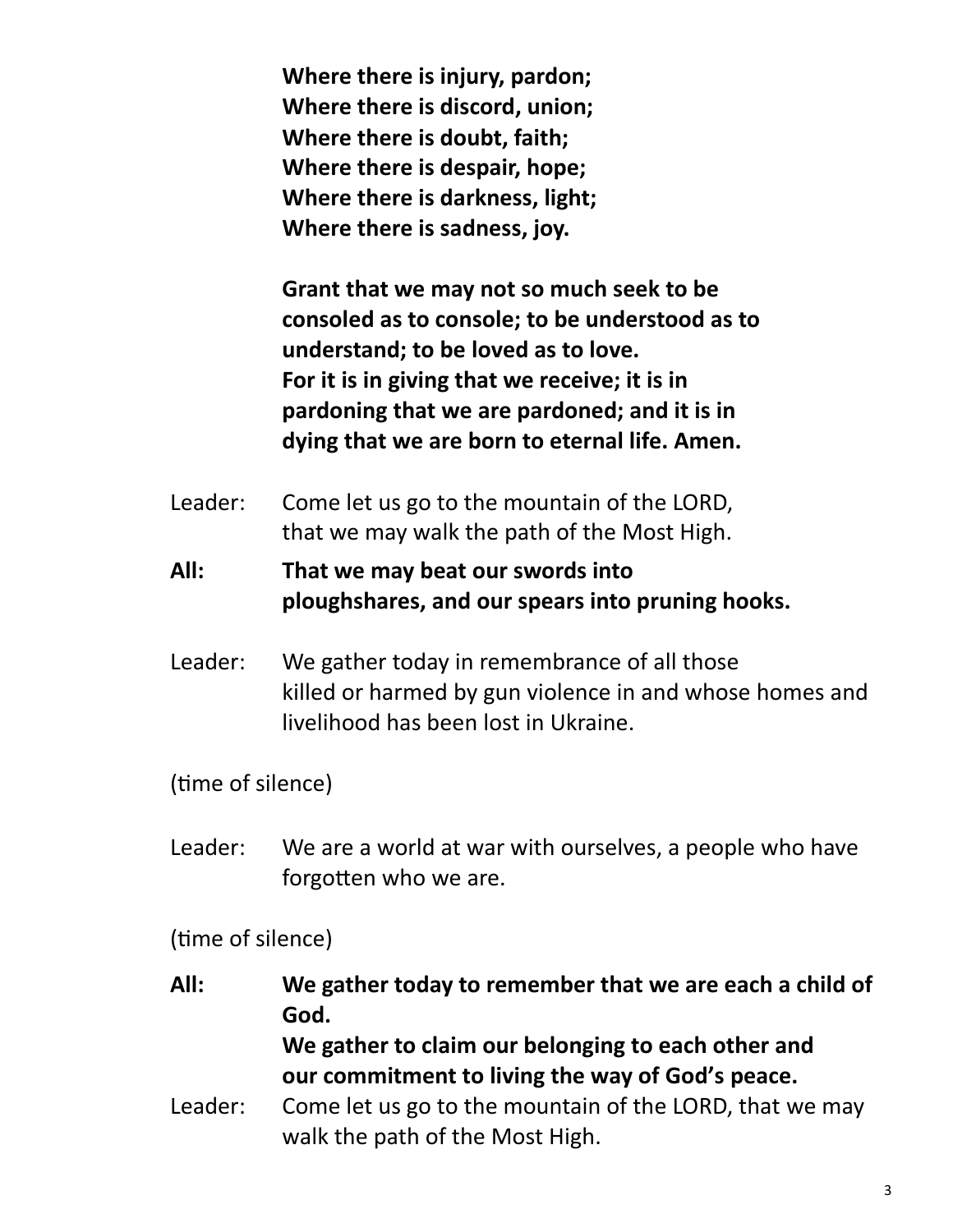## **All: That we may beat our swords into plowshares, and our spears into pruning hooks.**

Leader: Neighbor shall not lift up gun against neighbor. Neither shall they learn violence any more.

(time of silence)

## *O Lord, Hear My Prayer*

O Lord, hear my prayer, O Lord, hear my prayer: when I call, answer me. O Lord, hear my prayer, O Lord, hear my prayer: come and listen to me.

#### **Prayer**

Leader: Gracious God, Inspire us with the gift of shalom, the gift of wholeness and the promise of your presence. Give us wisdom to seek nonviolence as an answer to the violence of our lives and world. Give us courage to seek wholeness in a fractured and divided world, to find reconciliation rather than revenge, to abandon the instruments of violence and death and entrust our lives, our homes and our families to you. May your presence fill us and others with the thirst for unity, wholeness, and the desire to see all people valued as created in your image. May we and others receive your Shalom that we might be faithful instruments of your love. **All: Amen**

\*A time of quiet and invitation to light a candle.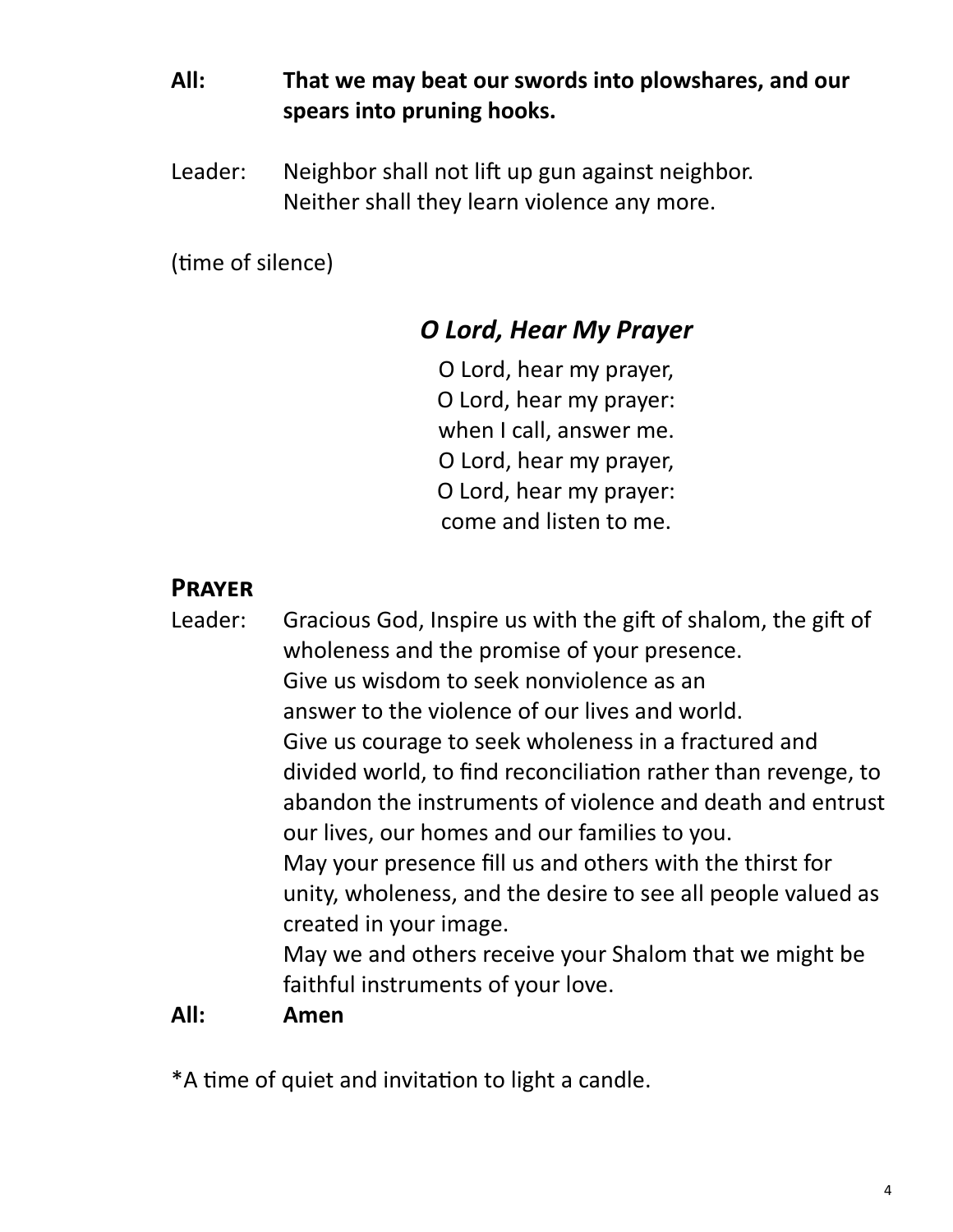# *Peace, Be Still*

Peace, be still. Peace, be still. The storm rages. Peace be still.

# **Lent/Easter Thank Offering**

Our Mid-Week Worship in Lent and our special Easter Sunday offering has been designated to support ELCA World Hunger and Lutheran Immigration and Refugee Service (LIRS) .

Giving can be done: Website, [www.shephills.org/give](http://www.shephills.org/give) , or under Giving on <onrealm.org> , or by check or cash. Please indicate Lent Offering.



#### **Meditation and ReFlection**

"We are each a thread in the tapestry of humanity"

#### **Sending Prayer**

Leader: Giver of Life, in the face of destruction, we long for restoration, and we trust that you hear our prayer and the cries of the people of Ukraine.

> Reunite families, re-establish homes, revive economies, renew hope, and restore peace, we pray.

 Grant us courage to walk alongside all who suffer violence in the world. May our prayers compel us to action on their behalf.

#### **All: Amen.**

## *For the Healing of the Nations*

Verse 1 For the healing of the nations Lord we pray with one accord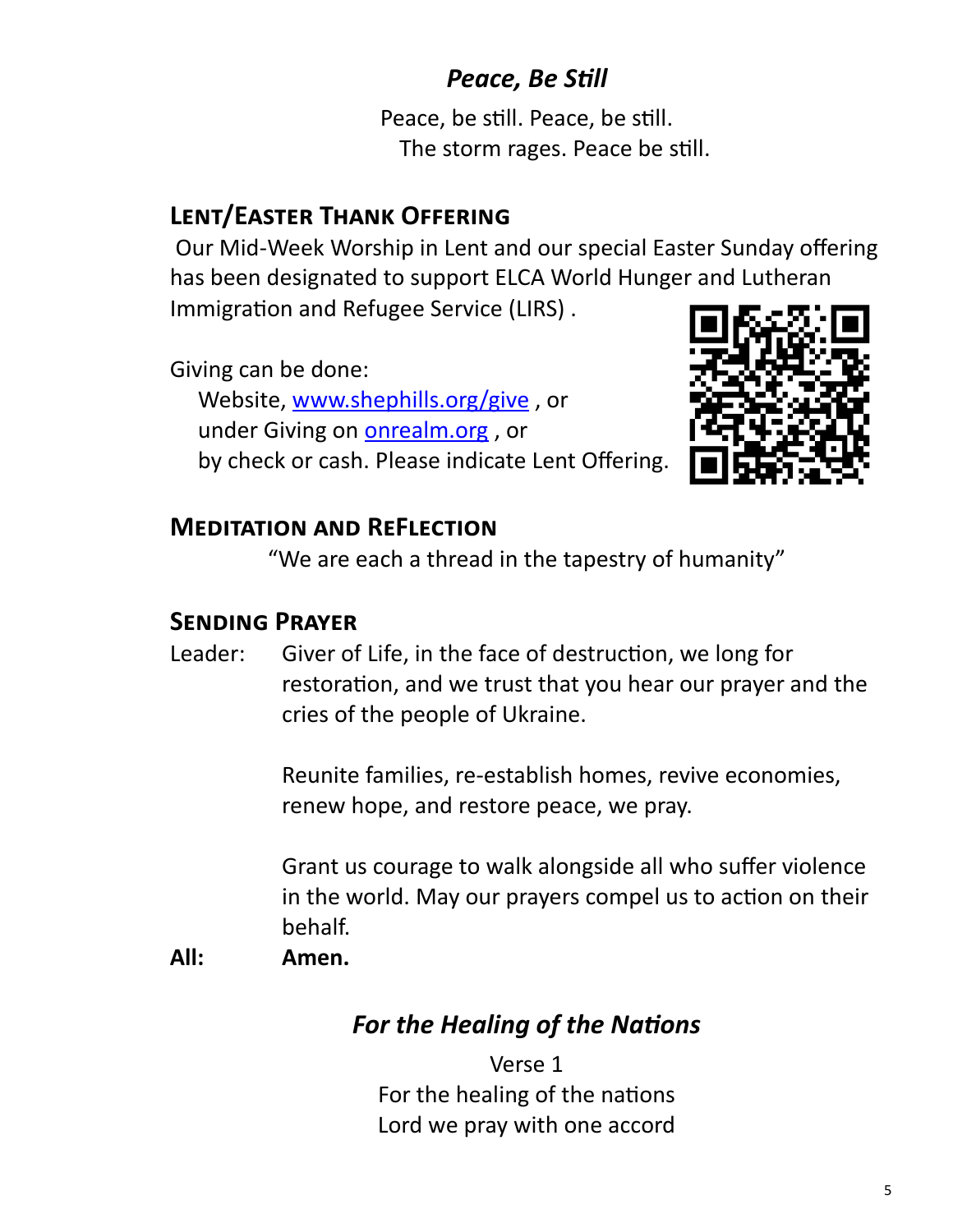For a just and equal sharing Of the things that earth affords To a life of love in action Help us rise and pledge our word

#### Verse 2

Lead us forward into freedom From despair Your world release That redeemed from war and hatred All may come and go in peace Show us how through care and goodness Fear will die and hope increase

#### Verse 3

All that kills abundant living Let it from the earth be banned Pride of status race or schooling Dogmas that obscure Your plan In our common quest for justice May we hallow life's brief span

#### Verse 4

You Creator-God have written Your great name on humankind For our growing in Your likeness Bring the life of Christ to mind That by our response and service Earth its destiny may find

#### **Sending**

- Leader: Let us go in peace and pray for peace, as we love and serve the Prince of Peace, Jesus Christ our Lord.
- **All: Amen.**